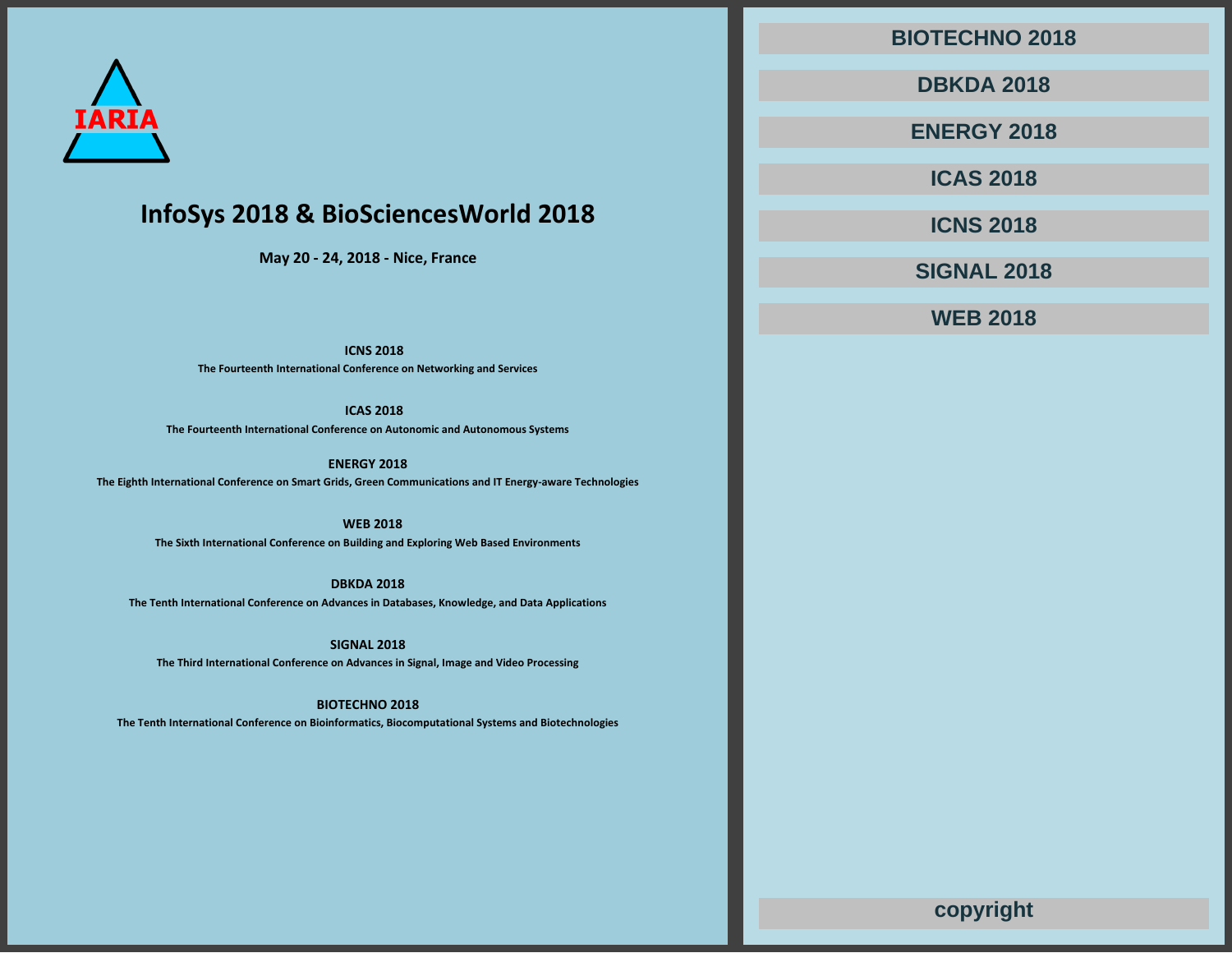

# **ICAS 2018**

The Fourteenth International Conference on Autonomic and Autonomous Systems

ISBN: 978-1-61208-634-7

May 20 - 24, 2018

Nice, France

# **ICAS 2018 Editors**

Irina Topalova, FaGEEIM, Technical University Sofia, Bulgaria Alina Trifan, University of Aveiro, Portugal Antonio José Ribeiro Neves, University of Aveiro, Portugal

**[foreword](#page--1-0)**

**[committee](#page--1-0)**

**[sessions](#page--1-0)**

**[authors](#page--1-0)**

**<< [>>](#page--1-0) home top**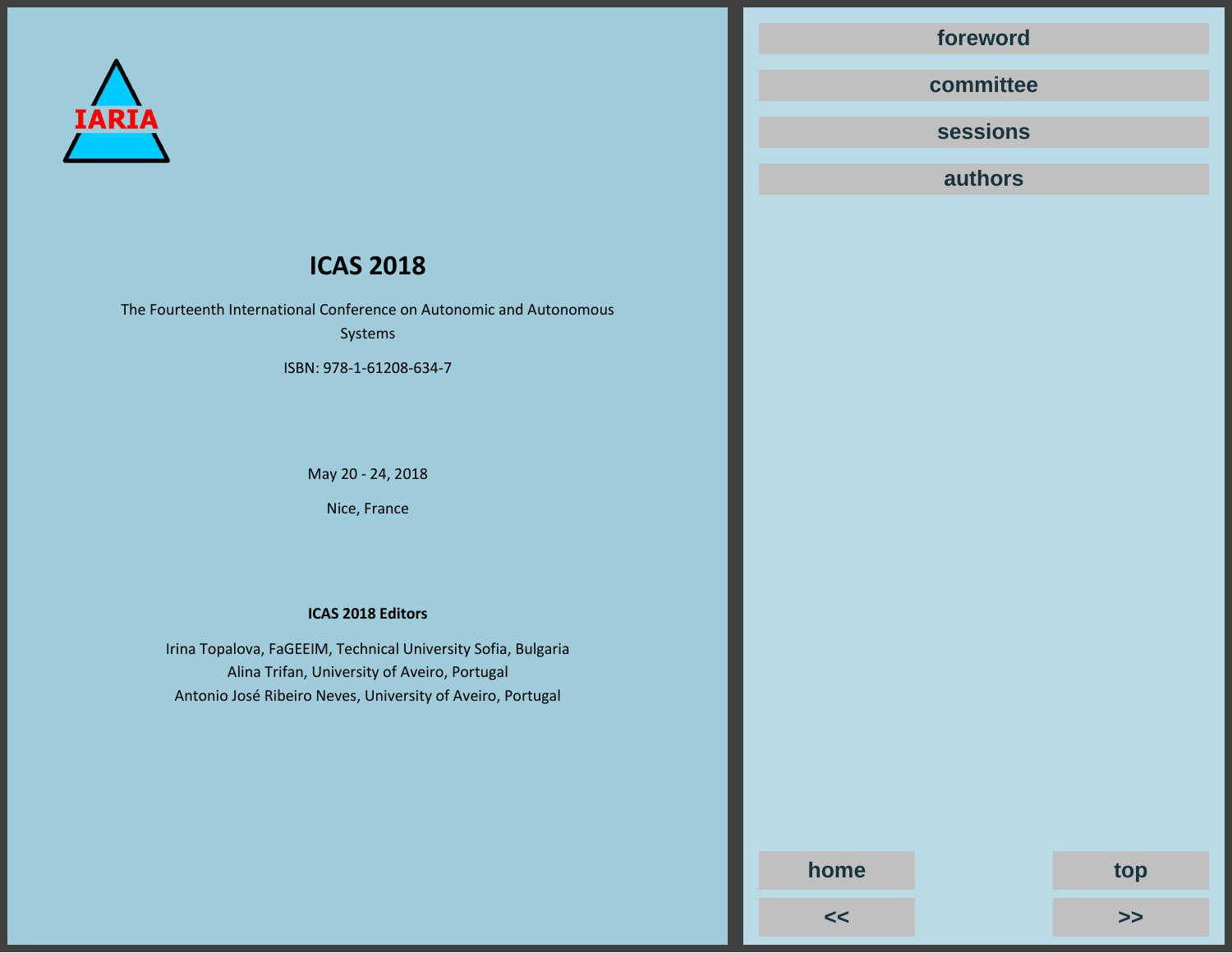# **ICAS 4 / ASANN II: Autonomous Systems with Application of Neural**

# **Networks II**

# **Application of Multi-Agent Reinforcement Learning Techniques in Sequential Games**

Vanya Markova, Institute of Robotics - BAS, Bulgaria Ventseslav Shopov, Institute of Robotics BAS, Bulgaria

**A Study of the of Evolutionary Strategies Impact on Performance of Reinforcement Learning Autonomous Agents**

Ventseslav Shopov, Institute of Robotics - BAS, Bulgaria Vanya Markova, Institute of Robotics - BAS, Bulgaria

**Using Neural Networks to Evaluate the Intelligibility of the Speech in Voice over Internet Protocol**

Angel Garabitov, TU-Sofia, Bulgaria Aleksandar Tsenov, TU-Sofia, Bulgaria

**Open Discussion and Closing Remarks [DISCUSSION]**

Irina Topalova

# **[foreword](#page--1-0)**

**[committee](#page--1-0)**

**[sessions](#page--1-0)**

**[authors](#page--1-0)**

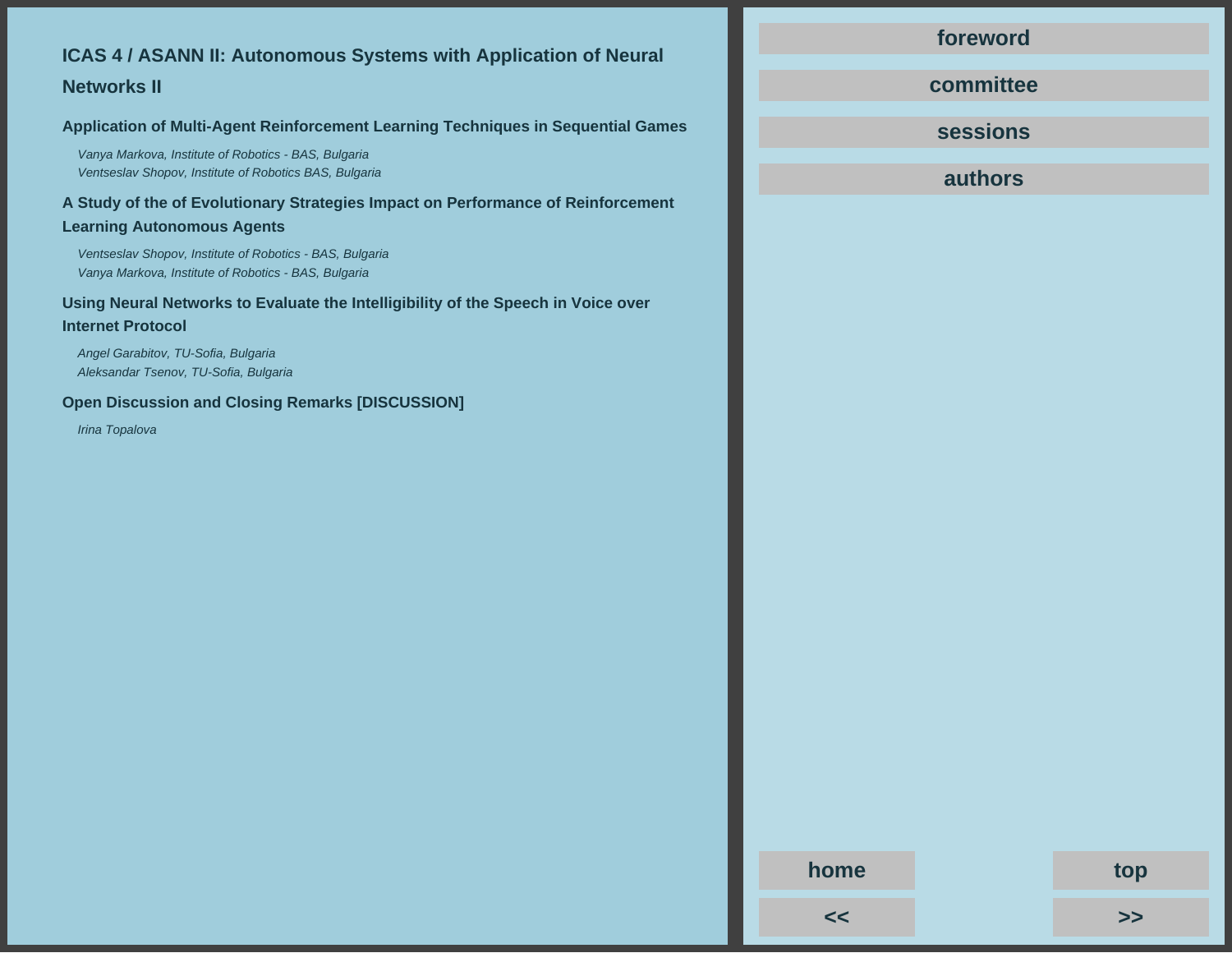# **Arménio Baptista**

Digital Management of Multiple Advertising Displays

#### **Elgiz Baskaya**

Unmanned Aerial System Operations for Retail

# **Kuan-Lung Chen**

Key Parameter Identification for Faulty Wafer Detection Using Image Processing

# **S. K. Morris Fan**

Defect Inspection of Liquid-Crystal-Display (LCD) Panels in Repetitive Pattern Images Using 2D Fourier Image **Reconstruction** 

# **Shu-Kai S. Fan**

Key Parameter Identification for Faulty Wafer Detection Using Image Processing

## **Angel Garabitov**

Using Neural Networks to Evaluate the Intelligibility of the Speech in Voice over Internet Protocol

## **Rui-Yu Huang**

Key Parameter Identification for Faulty Wafer Detection Using Image Processing

## **Chih-Hung Jen**

Key Parameter Identification for Faulty Wafer Detection Using Image Processing

# **Yannick Jestin**

Unmanned Aerial System Operations for Retail

## **Antonio José Ribeiro Neves**

Introduction / Editorial [PRESENTATION] Open Discussion and Closing Remarks [DISCUSSION]

## **Guido Manfredi**

Unmanned Aerial System Operations for Retail

## **Vanya Markova**

Application of Multi-Agent Reinforcement Learning Techniques in Sequential Games A Study of the of Evolutionary Strategies Impact on Performance of Reinforcement Learning Autonomous Agents

## **António Neves**

Digital Management of Multiple Advertising Displays

## **Pavlinka Radoyska**

Control of Traffic Congestion with Weighted Random Early Detection and Neural Network Implementation

**[foreword](#page--1-0)**

**[committee](#page--1-0)**

**[sessions](#page--1-0)**

**authors**

**[<<](#page--1-0) [>>](#page--1-0)**

**[home](#page--1-0) top**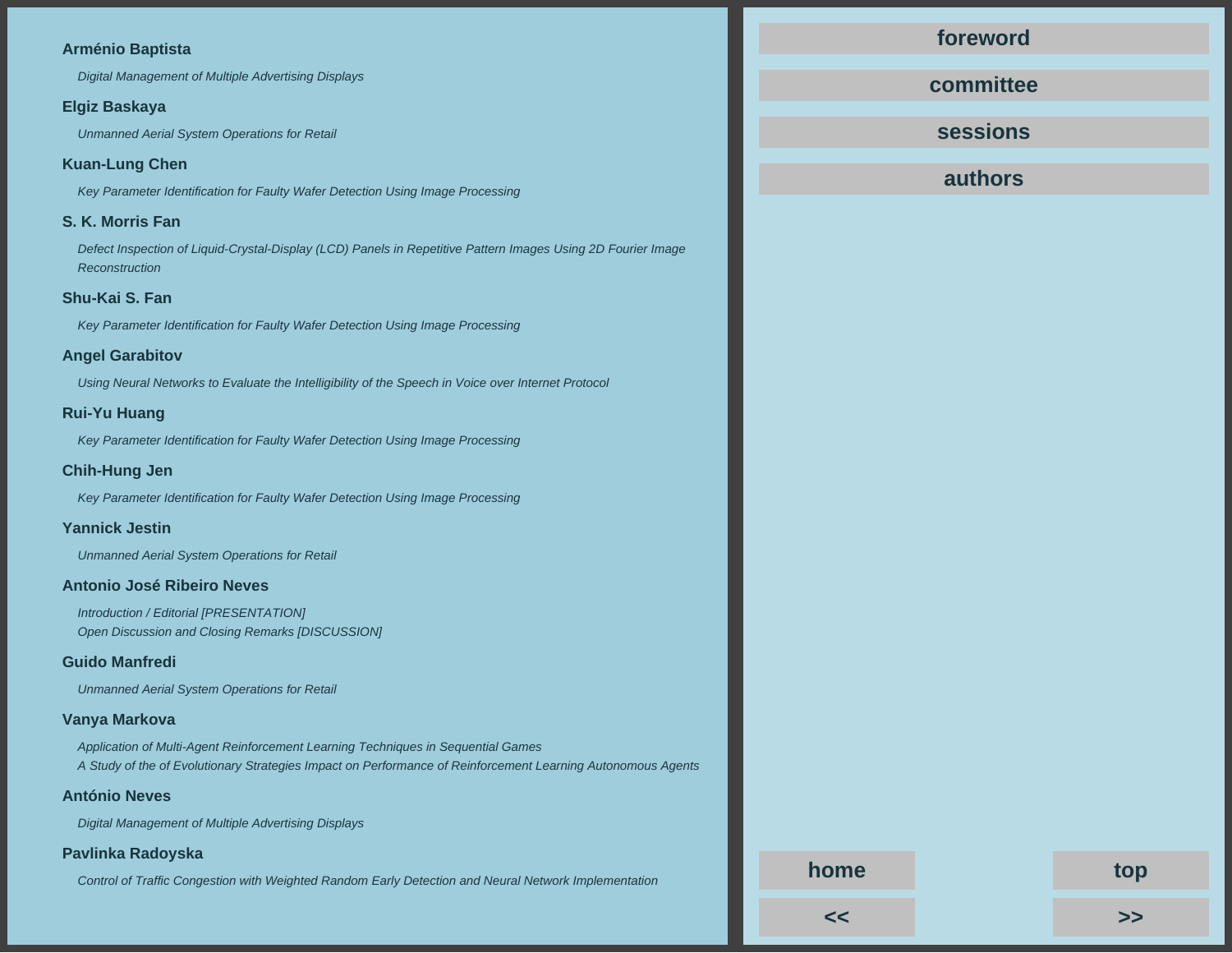# **Using Neural Networks to Evaluate the Intelligibility of the Speech in Voice over Internet Protocol**

Angel Garabitov Fakultät für deutsche Ingenieur- und Betriebswirtschaftsausbildung TU – Sofia Sofia, Bulgaria e-mail: angel.garabitov@fdiba.tu-sofia.bg

*Abstract* **— An important and unresolved problem is the automatic quantification of voice quality. Many parameters affect the voice quality, but only subjective assessments are crucial. The article makes a proposal to create a solution for the prediction of subjective voice quality assessment. A neural network is used to evaluate the quality of Voice over IP (VoIP) solutions. Computational models of similarity, Musical Instrument Digital Interface (MIDI) analysis and Speech Processing Tools are used to assess intelligibility. Statistics techniques and algorithms are used for building neural networks. The end result is an analysis and an automated hypothesis about sound quality in the Mean Opinion Score (MOS) scale.** 

#### *Keywords-speach; VoIP; intelligibility; neural network.*

#### I. INTRODUCTION

The intelligibility of speech is the defining characteristic of the speech transmission channel, since if the transmission channel does not provide complete comprehensibility of it, then its other advantages are of no importance - it is not suitable for operation. There is only one method for direct determination of the intelligibility characteristic: a statistical approach with a large number of participants (listeners and speakers). There are many attempts to create modern predictors of intelligibility. Two important issues exist with current intelligibility predictors. Many of these methods cannot reliably predict the effect of more advanced nonlinear signal processing algorithms on speech intelligibility. Typically, these measures are based on very complex auditory models or use average statistics of minutes of running speech, which makes it difficult on how to design new speech processing solutions in an optimal manner given such a measure.

To this end, we propose several new measures, which show good prediction results with the intelligibility of nonlinear processed speech. The newly proposed measures are of a low computational complexity and mathematically tractable, which make them suitable for optimization of new signal processing solutions, which aim for improving speech intelligibility.

An important and unresolved problem is the automatic quantification of voice quality. Many parameters influence

Aleksandar Tsenov Fakultät für deutsche Ingenieur- und Betriebswirtschaftsausbildung TU – Sofia Sofia, Bulgaria e-mail: aleksandar.tsenov@fdiba.tu-sofia.bg

the voice quality, but only subjective assessments are crucial. The article makes a proposal to create cost-effective and efficient solution for the prediction of subjective language quality assessment. A Multi Layered Perceptron (MLP) neural network is used as a "customer" to evaluate and predict the quality of VoIP solutions [1]- [3]. In Section 2, we will review the existing solutions. Then, we will propose a solution. After this, the dataset will be defined. In Sections 5 and 6, we will present the results and the conclusion.

#### II. RELATED WORKS

A number of measures have been proposed to predict speech intelligibility in the presence of background noise. Among these measures, the Articulation Index AI and Speech-Transmission Index STI are by far the most commonly used today for predicting speech intelligibility in noisy conditions. The AI measure was further refined to produce the speech intelligibility index STI. The STI measure is based on the idea that the intelligibility of speech depends on the proportion of spectral information that is audible to the listener and is computed by dividing the spectrum into 20 bands contributing equally to intelligibility and estimating the weighted average of the Signal-to-Noise Ratios SNRs in each band [1].

DIRAC PC software is a system used for measuring a wide range of room acoustical parameters. Based on the measurement and analysis of impulse responses, DIRAC supports a variety of measurement configurations. For accurate measurements according to the ISO 3382 standard, you can use the internally generated maximum-length sequence (MLS) or sweep signals through a loudspeaker sound source. Survey measurements are easily carried out using a small impulsive sound source, such as a blank pistol or even a balloon. Speech measurements can be carried out in compliance with the IEC 60268-16 standard [2], for male and female voices, through an artificial mouth-directional loudspeaker sound source or through direct injection into a sound system, taking into account the impact of background noise.

A lot of attempts have been made to find the direct connection between intelligibility of speech, on the one hand, characteristics of speech transmission routes and the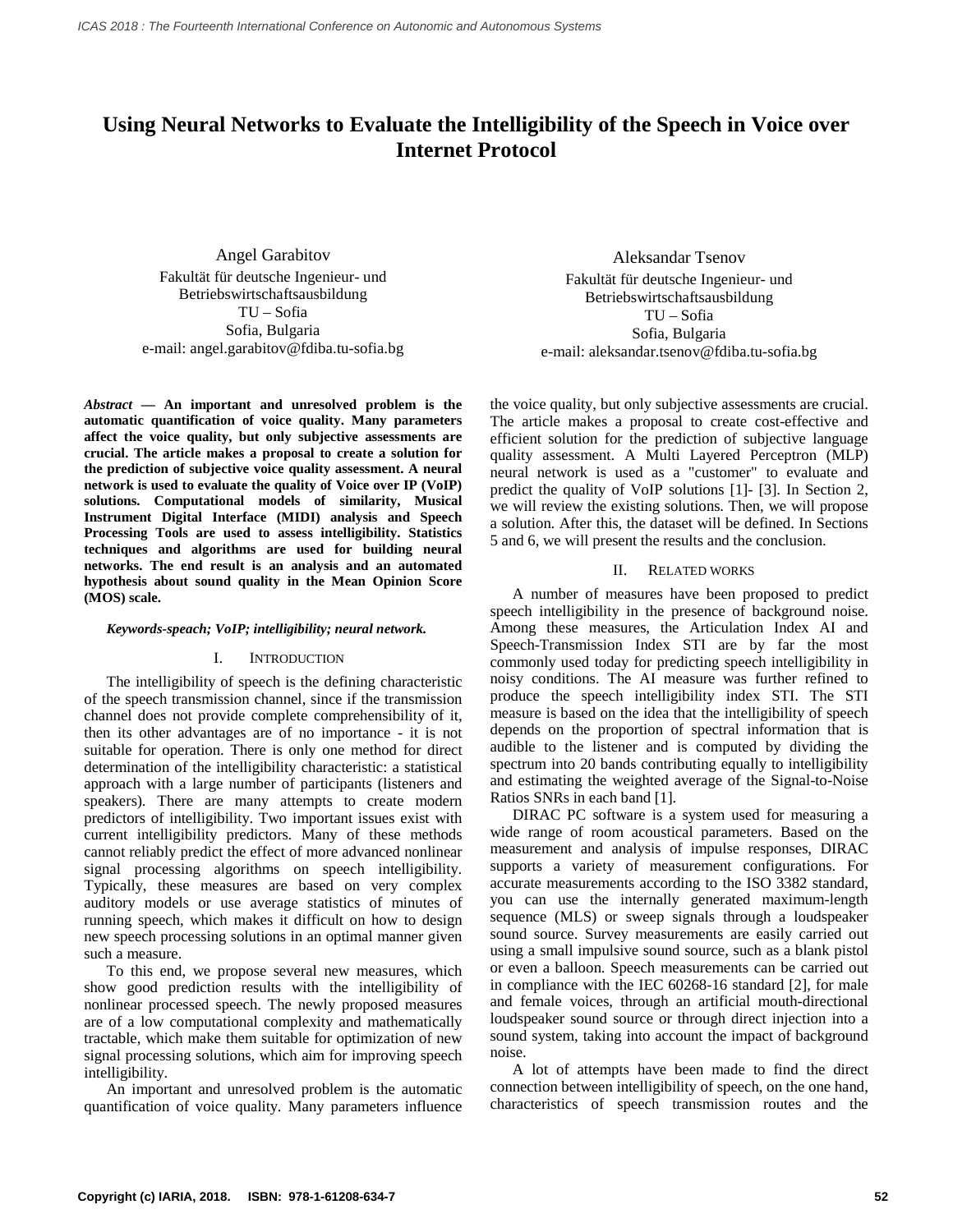conditions for its reception and transmission, on the other, but no acceptable results were obtained. Only through the formant theory this connection could be established [3].

#### III. PROPOSED SOLUTION

We want to make an analogy between the melodic structure of tonal music and the understandability of speech. Using some approaches to determine the melodic structure to determine the possible speech intelligibility.

A melody is a linear succession of musical tones that the listener perceives as a single entity. In its most literal sense, a melody is a combination of pitch and rhythm. Melodies often consist of one or more musical phrases or motifs, and are usually repeated throughout a composition in various forms. Melodies may also be described by their melodic motion or the pitches or the intervals between pitches, pitch range, tension and release, continuity and coherence, cadence, and shape. All this is fully valid for the intelligibility of speech.

Before we do the analysis is necessary to invert the synthesis of speech process using formant synthesis and MIDI format. MIDI is a technical standard that describes a communications protocol and allows a wide variety of electronic musical instruments, computers and other audio devices to connect and communicate with one another [3]. MIDI carries event messages that specify notation, pitch and velocity (loudness or softness), control signals for parameters such as volume, vibrato, audio panning from left to right, cues in theatre, and clock signals that set and synchronize tempo between multiple devices.

MIDI file itself is simply an ordered series of 0s and 1s and this gave a way to analyze it using standard information theory. We will analyze MIDI sequences and perform a comparative analysis of audio signals (acoustic recordings) and symbolic representations, i.e., MIDI. By symbolic representation we mean a representation of speech as a set of notes, which is equivalent to music notation. This information is stored in MIDI files. We considered note numbers sequenced in the order of their appearance and regarding their exact onset times, durations and dynamics (so called MIDI velocities).

Formant synthesis is a special but important case of subtractive synthesis. Part of what makes the timbre of a voice or instrument consistent over a wide range of frequencies is the presence of fixed frequency peaks, called formants. These peaks stay in the same frequency range, independent of the actual pitch being produced by the voice or instrument. While there are many other factors that go into synthesizing a realistic timbre, the use of formants is one way to get reasonably accurate results.

Formants of speech sounds fill the entire frequency range from 150 to 7000 Hz. The average probability of occurrence of formants in this or that part of the range for each language is quite definite. The entire frequency range is divided into bands, so that in each of them the probability of occurrence of the formant was the same. They are defined for a number of languages. It turned out that with a sufficiently large amount of transmitted material, the probability of appearance of the formant obeys the additivity rule [4].

Our idea is to convert the speech recordings in MIDI format. To create a MIDI sequence for a speech recorded in audio format we must determine pitch, velocity and duration of each note being played and record these parameters into a sequence of MIDI events. We need to determine the order of sounds. It contains two parameters – height and the duration of the note. The structure of the sound can be analyzed mathematically by finding functions, which connect the parameters mentioned above. These functions are important for understanding the intelligibility of speech.

There are many such functions designed to analyze the melody of music [5]- [8]. We will use their ideas, but we will redesign the approach in order to analyze the sound of speech.

In brief, we want to turn the speech synthesis process to analyze speech intelligibility. There are two stages involved: sound to phonemes and phonemes to words.

The processing of this idea is too complicated; this is why we try to realize it with a neural network, because of its adaptive, deep learning capabilities and the ability to accurately separate highly correlated classes.

#### IV. DEFINING DATASET

#### *A. Mellaccent*

It calculates melodic accent salience according to Thomassen's model [9]. A musical accent can be defined as an increased prominence or noticeability associated with some note or chord.



Figure 1. Melodic accent salience according to Thomassen's model



Figure 2. Mellaccent = [126, 122, 149, 33, 0, 88, 1, 2, 3, 2]

By "melodic accent" in Figure 1, music theorists mean accent arising from pitch-related changes such as changes of pitch height, pitch interval, or pitch contour. This model assigns melodic accents according to the possible melodic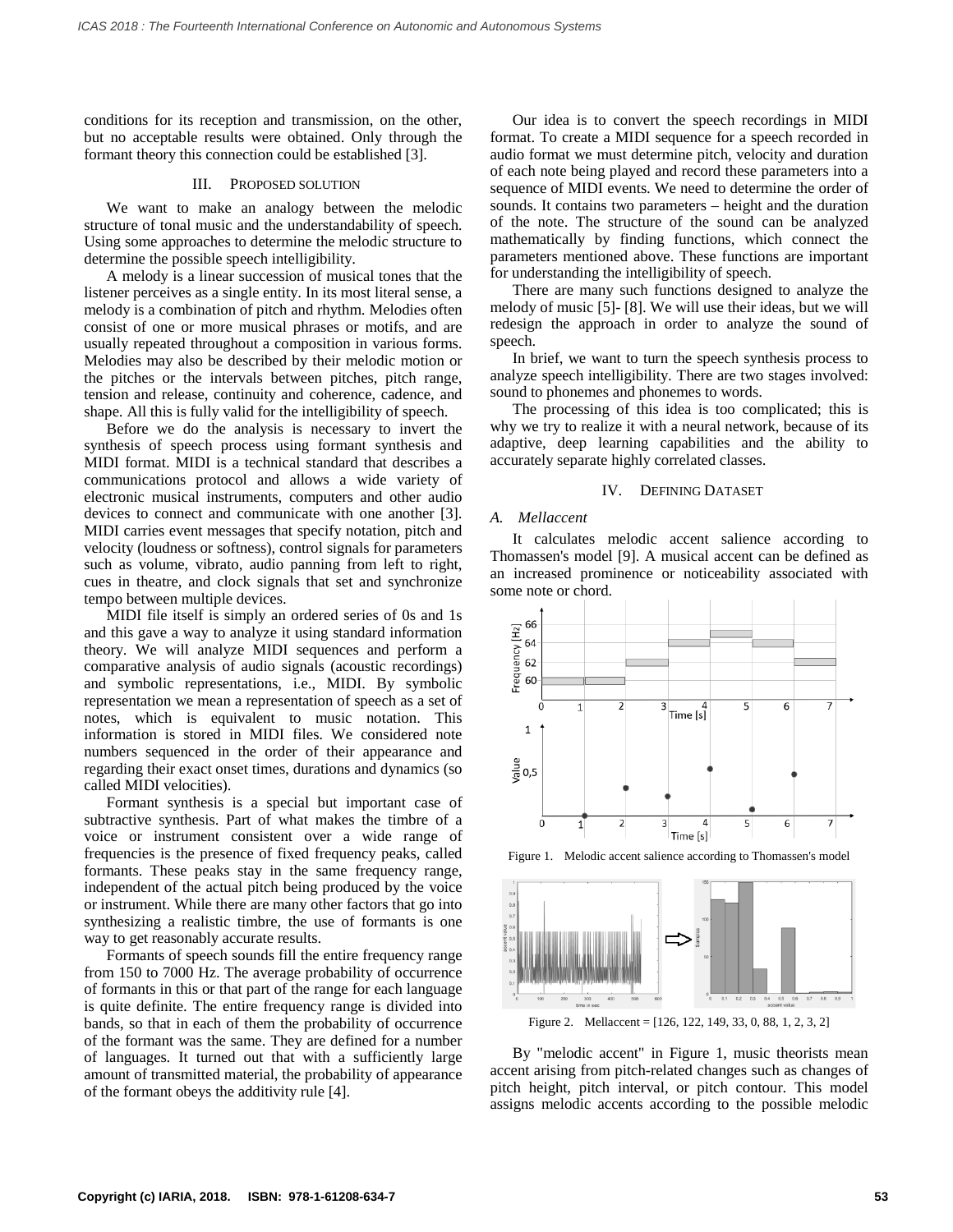contours arising in 3-pitch windows. Accent values vary between 0 (no salience) and 1 (maximum salience) in figure

The resulting value is a vector. In order to be usable for us, we represent the output vector in the form of histogram. Each value of the bins is separate input parameter of the neuronal network.

#### *B. Narmour proximity (pr) and consonance(co)*

The model draws on the Gestalt based principles [6] of proximity, similarity, and good continuation and has been found to predict listeners' melodic expectancies. The model operates by looking at implicative intervals and realized intervals. The former creates implications for the melody's continuation and the next interval carries out its implications. The model contains five principles (Registral Direction, Intervallic Difference, Registral Return, Proximity, and Closure) that are each characterized by a specific rule describing the registral direction and the distance in pitch between successive tones. The principle of Registral Return, for example, refers to cases in which the second tone of the realized interval is within two semitones of the first tone of the implicative interval in Figures 3 and 4.



Figure 3. The Parametric Scale for Melodic Intervals



Figure 4. Cases of Intervallic Similarity and Differentiation

From all five principles, we used only Proximity and Consonance [6]. The output is also a vector and it is processed as above.

#### V. EXPERIMENTAL DATASET

We are using two criteria as identifier of the speech probe. They are in the form of vectors. Each value of the vector will be an input neuron of the neuronal network.

To investigate the impact of network defects is done with simulation of the loss of packets, the delay and jitter. Changing the parameters directly affects the quality and intelligibility of speech. The testing tool can be seen in Figure 5. In the performed experiment, we have collected 708 samples. Here we will perform some statistical processing of all these samples. The total count of input values is 23, and after removing a column containing only zeros the count is reduced to 22.



Figure 5. The used detwork simulation

#### *A. Task description*

The data set contains the parameters for creating the predictive model. It comprises a data matrix in which columns represent variables and rows represent samples.

The independent variable is 8 but in form of vectors. The total count of all input parameters will be 22 independent variables. The targets will be 8 dependent variables, representing the voice quality in MOS scale. Figure 6 shows the mean value of each input parameters depending of the target. Figure 7 shows the correlation between the parameters.



Figure 6. Data mean values

The number of layers in the neural network is two. The following table depicts the size of each layer and its corresponding activation function. The architecture of this neural network can be written as 22:22:8. Activation function in all layers is Logistic. The mathematical expression represented by the neural network can be written. It takes the inputs Mellaccent  $(1 – 9)$ , NamorCo  $(1 – 5)$  and NamorPr  $(1 - 8)$ , to produce the outputs in MOS  $(2.20 -$ 4,40). The NN errors are displayed in the next table.

TABLE I. ERRORS TABLE

|                            | <b>Training</b> | <b>Selection</b> | <b>Testing</b> |
|----------------------------|-----------------|------------------|----------------|
| Sum squared error          | 25.5304         | 12.253           | 10.9318        |
| Mean squared error         | 0.0599305       | 0.0869006        | 0.0775302      |
| Root mean squared error    | 0.244807        | 0.294789         | 0.278442       |
| Normalized squared error   | 0.796492        | 0.788809         | 0.778646       |
| <b>Cross-entropy error</b> | 2.37538         | 2.3531           | 2.31614        |
| Minkowski error            | 38.4993         | 17.0072          | 15.5343        |